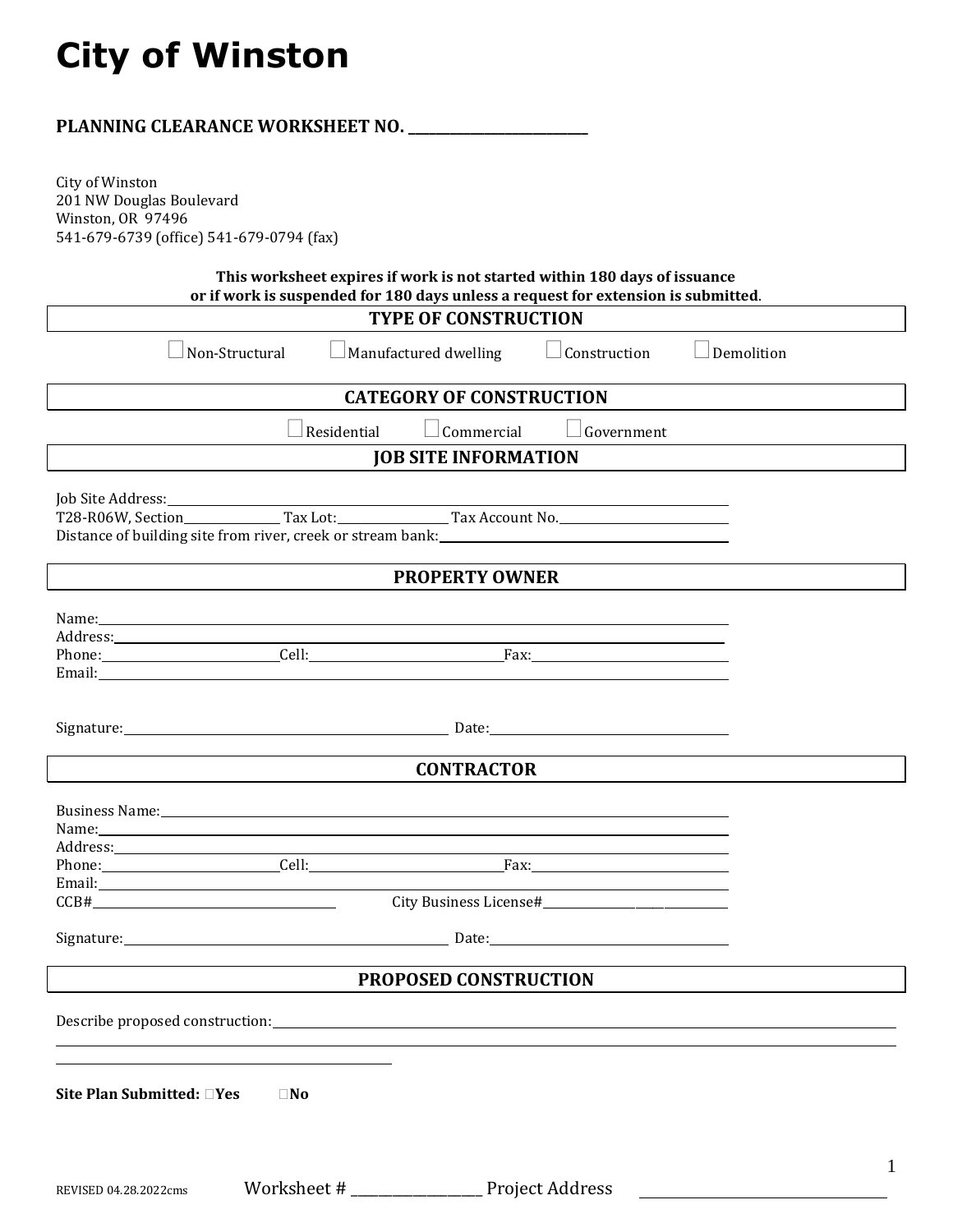# **City of Winston**

|                                                                                                                                                                                                                                                                                  | <b>*****OFFICE USE ONLY*****</b>                                                                                             |
|----------------------------------------------------------------------------------------------------------------------------------------------------------------------------------------------------------------------------------------------------------------------------------|------------------------------------------------------------------------------------------------------------------------------|
|                                                                                                                                                                                                                                                                                  | <b>LOCAL GOVERNMENT APPROVAL</b>                                                                                             |
| $\Box$ In City                                                                                                                                                                                                                                                                   | □In Urban Growth Boundary                                                                                                    |
| <b>PLANNING:</b><br>Land Use Action Required: $\Box$ Yes (Attach Conditions of Approval) $\Box$ No                                                                                                                                                                               |                                                                                                                              |
|                                                                                                                                                                                                                                                                                  |                                                                                                                              |
|                                                                                                                                                                                                                                                                                  |                                                                                                                              |
| Special Setbacks:                                                                                                                                                                                                                                                                |                                                                                                                              |
|                                                                                                                                                                                                                                                                                  | Building Height_________Required Parking Spaces__________Property in Flood Plain/Certificate of Elevation required: □Yes □No |
| Floor Height above Flood: Conditions of Approval: Conditions and Approval in the set of Approval in the set of                                                                                                                                                                   |                                                                                                                              |
| <b>SANITATION:</b>                                                                                                                                                                                                                                                               |                                                                                                                              |
| $\Box$ Gravity $\Box$ STEP $\Box$ Septic<br>$\Box$ Not Applicable                                                                                                                                                                                                                |                                                                                                                              |
| <b>STREET:</b><br>Access Permits: □City □ □ County<br>$\Box$ State $\Box$ Not Applicable                                                                                                                                                                                         |                                                                                                                              |
|                                                                                                                                                                                                                                                                                  |                                                                                                                              |
|                                                                                                                                                                                                                                                                                  |                                                                                                                              |
|                                                                                                                                                                                                                                                                                  |                                                                                                                              |
| <b>SECTION</b> (A)                                                                                                                                                                                                                                                               | *****OFFICE USE ONLY*****                                                                                                    |
| <b>Sewer Connection</b><br>\$700                                                                                                                                                                                                                                                 | 300<br>Sewer Inspection                                                                                                      |
| ROW/Access Permit<br>125                                                                                                                                                                                                                                                         | Floodplain Review<br>50                                                                                                      |
| <b>Review Fee</b><br>85                                                                                                                                                                                                                                                          | <b>Grading Application</b><br>50                                                                                             |
| Other (Specify)                                                                                                                                                                                                                                                                  | Residential Site Plan Review<br>100                                                                                          |
|                                                                                                                                                                                                                                                                                  |                                                                                                                              |
| <b>SECTION (B) Residential Systems Development Charges FY 2021-22</b><br>*Note: SDCs increase July 21st of each year. Amounts on this application subject to change without notice.<br>\$3,465<br>Sewer<br>Street<br>1,068<br>Park<br>150<br>227<br>Administration (5% of total) |                                                                                                                              |
|                                                                                                                                                                                                                                                                                  | $\sim$<br><b>Total Due</b>                                                                                                   |
| <b>SECTION (C) Commercial SDCs</b><br>Use(s)                                                                                                                                                                                                                                     | Receipt#                                                                                                                     |
| Sewer                                                                                                                                                                                                                                                                            |                                                                                                                              |
| Street                                                                                                                                                                                                                                                                           |                                                                                                                              |
| Admin. (5% of total)                                                                                                                                                                                                                                                             |                                                                                                                              |
|                                                                                                                                                                                                                                                                                  |                                                                                                                              |
|                                                                                                                                                                                                                                                                                  |                                                                                                                              |
| <b>City Owned Underground</b>                                                                                                                                                                                                                                                    | <b>APPROVAL</b>                                                                                                              |
| Utility Conflict Review: Management of the Conflict Review:                                                                                                                                                                                                                      |                                                                                                                              |
|                                                                                                                                                                                                                                                                                  |                                                                                                                              |
| Administration Office: National Administration Office:                                                                                                                                                                                                                           | Date: <u>Date:</u>                                                                                                           |
|                                                                                                                                                                                                                                                                                  |                                                                                                                              |
|                                                                                                                                                                                                                                                                                  |                                                                                                                              |
|                                                                                                                                                                                                                                                                                  |                                                                                                                              |